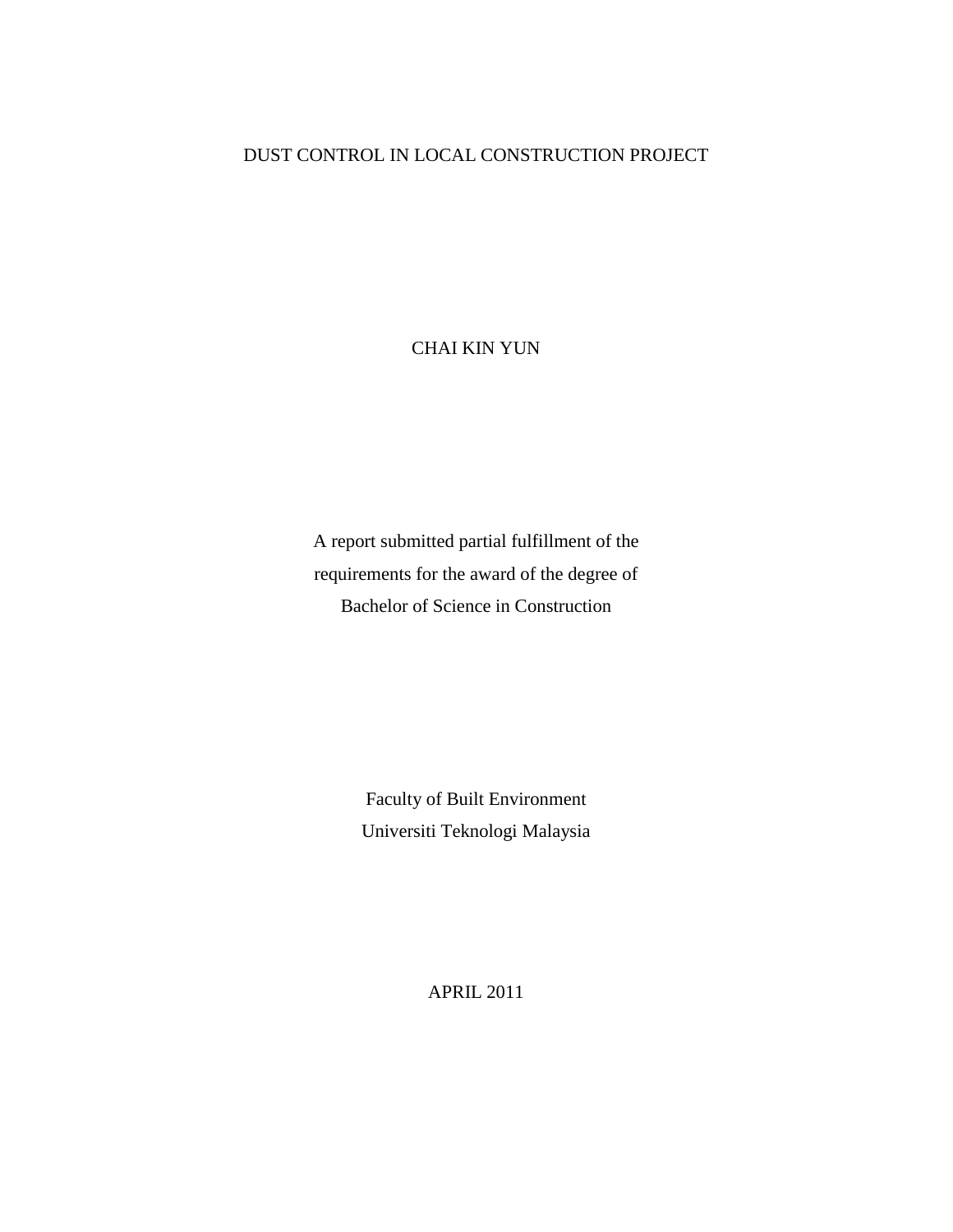## **ACKNOWLEDGEMENT**

First and foremost, I would like to extend my heartfelt gratitude to my supervisor Mr. Syamsul Hendra Bin Mahmud for giving me the opportunity to complete my final year project under his supervision. I am very grateful to receive his constant guidance and time throughout my journey in completing this research.

Second, I would like to thank to Mr. Anisham Bin Mohd Dom, Laboratory assistant of Makmal Alam Sekitar, FAB. Thanks to him for his advice on how to operate the equipment and method of sampling. Also, I would like to give special thanks to the site supervisors by allowing me to enter the sites and for my data collection. This research will not be a success without their supports and contributions.

Last but not least, I would also like to take this opportunity to thank my parents for financial and moral support me in completing this research.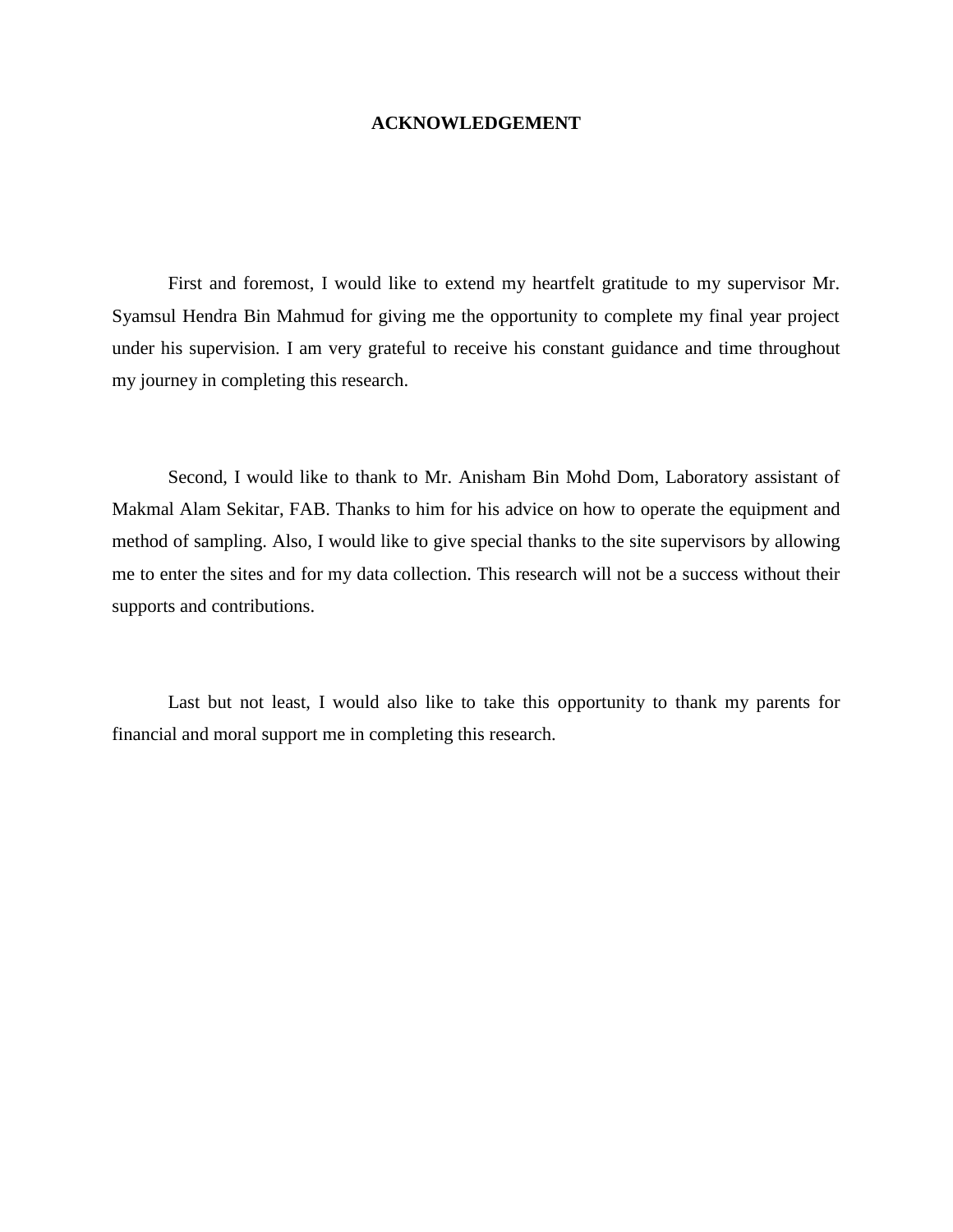## **ABSTRACT**

Currently, there are many construction works have been carried out in order to meet the demand from people. These constructions include building constructions, marine constructions or civil constructions. Construction has increased life standard in Malaysia. However, uncontrol construction activities have worsen air quality as a result of dust and gaseous emission from the construction site as well as construction vehicles. This study focuses on Total Suspended Particulate (TSP) monitoring of building construction at Bukit Indah and Sri Pulai Perdana, Johor by using High Volume Air Sampler to collect the data. Total Suspended Particulates (TSP) was collected for two times from five locations near residential areas. Sampling is then analyzed according to Australian Standard, AS 2724.3. Concentration of TSP for the sites is then compared with Recommended Malaysian Air Quality Guidelines (RMG) to determine whether the site implemented dust control is effective or not. The study finds that different method of control showed different results of TSP concentration and the more effective way of control is by using gravelling method. It was found that the TSP concentration on the site which is using gravelling method to control dust emissions is below the permissible limit of RMG. The final outcome can be use for public to decide which method is more suitable and effective to be implemented on site as well as can be use as a reference for future project and development.